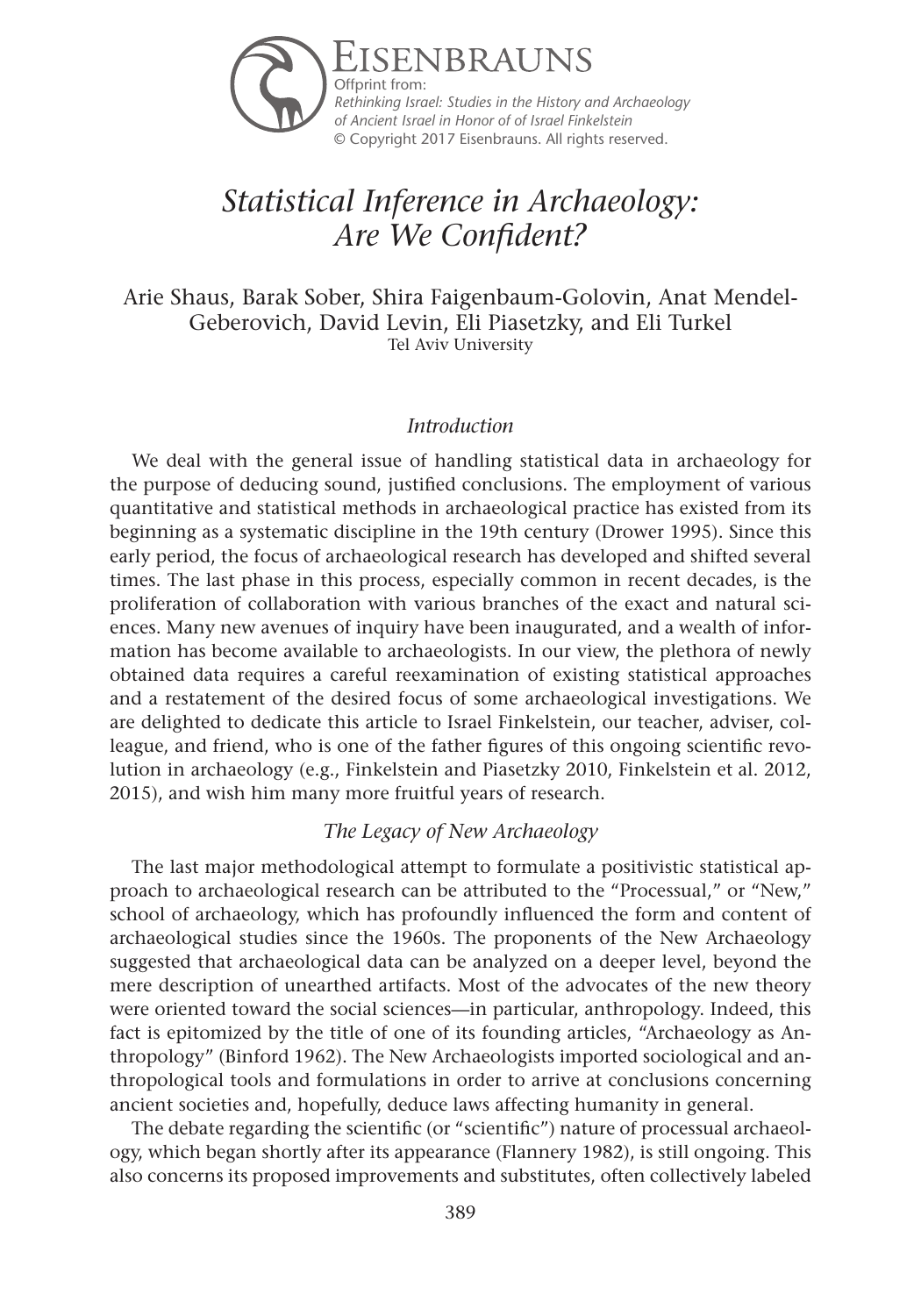"post-processual archaeology" (e.g., VanPool and VanPool 1999; Hutson 2001; Arnold III and Wilkens 2001; VanPool and VanPool 2001). The existence of such a lively methodological dispute may be explained by the fact that the premises and the means of the New Archaeology pertain to the "soft," rather than the "hard," sciences and therefore can often be questioned.

Recent years have seen a rapid growth in employment of methods pertaining to the exact, earth, and life sciences in archaeological practice (e.g., Finkelstein et al. 2015). In our view, the application of such hard sciences in archaeology necessitates a revision in its underlying theory and the types of questions it attempts to address. In the current paper, we will concentrate on statistical methods that can be used by archaeologists. In particular, we shall contrast descriptive statistics, commonly applied in archaeology, with statistical inference methods (see details and examples below). It is our conviction that certain techniques of statistical inference should become the preferred *modus operandi* of archaeological inquiry, guiding its research questions and methods. In fact, *the possibility of utilizing statistical inference methods may present the core requirement of modern, truly scientific archaeology.*

The last statement echoes the opinion of the late Sir Karl Popper (1960), who anticipated difficulties in the application of "quantitative methods, and especially methods of measurement" in the social sciences. Nevertheless, he admitted that

Some of these difficulties can be, and have been, overcome by the application of statistical methods, for example in demand analysis. And they *have to be overcome* if, for example, some of the equations of mathematical economics are to provide a basis even of merely qualitative applications; for without such measurement we should often not know whether or not some counteracting influences exceeded an effect calculated in merely qualitative terms.

#### Popper warns that

merely qualitative considerations may well be deceptive at times; just as deceptive, to quote Professor Frisch (Frisch 1933), 'as to say that when a man tries to row a boat forward, the boat will be driven backward because of the pressure exerted by his feet'.

 In other words, only accurate quantitative data, supplemented with sound statistical analysis, may counter the peril of unsubstantiated qualitative conclusions.

## *Descriptive Statistics versus Statistical Inference*

In general, statistical methods can be roughly divided into descriptive and inferential (or inductive). *Descriptive statistics* deals with summarizing the assembled information. For instance, given a sample of ceramic sherds found in a survey, we can count sherds and derive relative proportions of each type—for example, 75% of Chalcolithic and 25% of Late Byzantine pottery. One may be tempted to derive conclusions based on these summaries—for example, that the site was larger during the Chalcolithic period than in the Late Byzantine period. This can be seen as a deduction of facts based on statistics, but this judgment is interpretive rather than statistical. In fact, this kind of reasoning can often be critiqued, since other factors may be taken into consideration, possibly hindering the conclusion (e.g., the total number of sherds, the relative length of the periods, occupational duration of each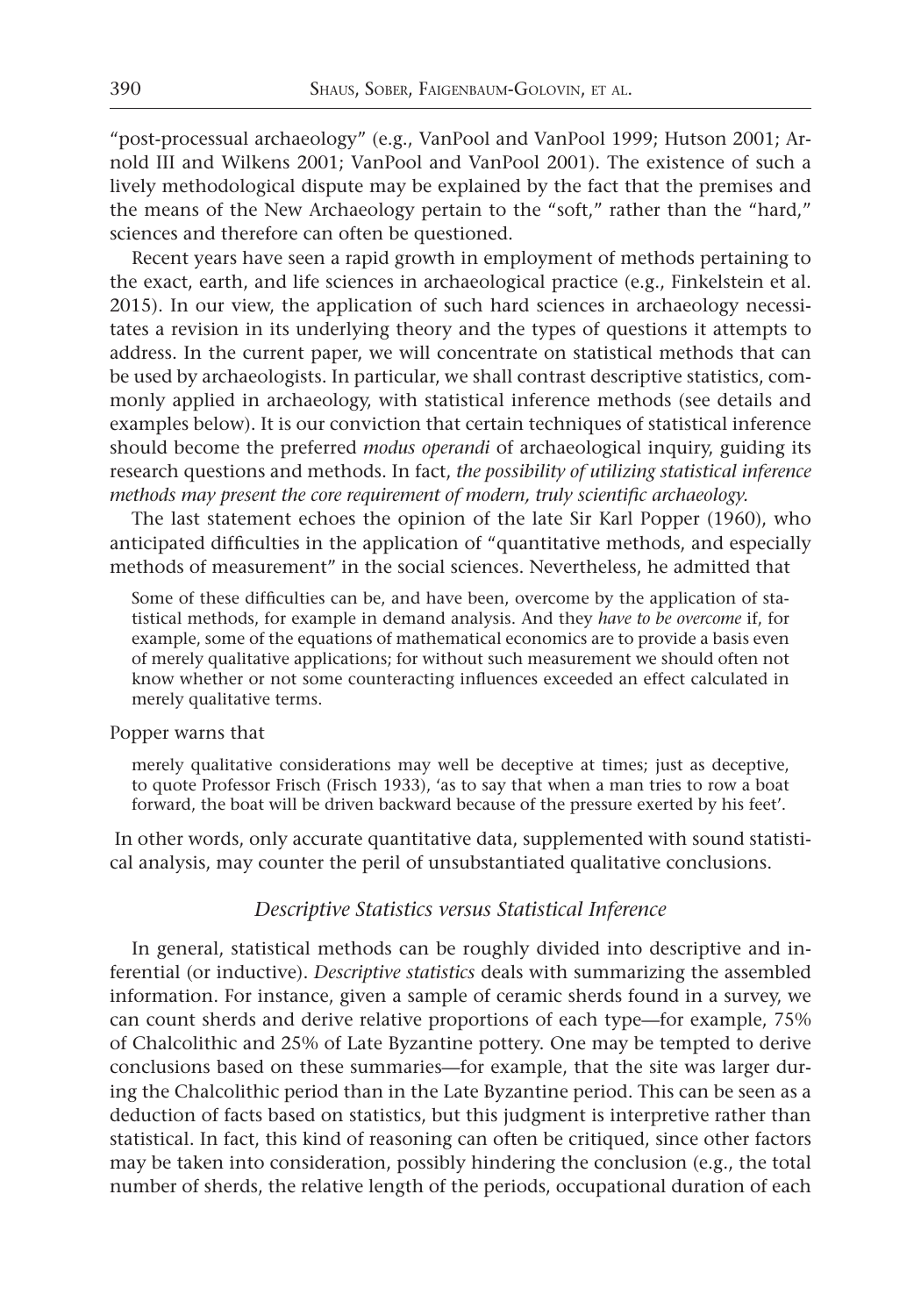site within the period, the quality and the uniqueness of the ceramics, preservational factors, as well as survey parameters).

On the other hand, *inferential statistics* supplements the raw summary with a score, allowing one to quantify the certainty of the results or at least to choose the most likely "scenario," after articulating some relevant assumptions. We provide a short summary of three common procedures of statistical inference:

- *Confidence interval* estimation: In this procedure, several empirical results are taken into account in order to estimate a required statistical parameter. Additional information, either pre-existing or estimated from the sample itself, is then used in order to establish a *confidence interval*—that is, a range within which the true parameter is located with *confidence level* probability. For example, a sample of several 14C dates, belonging to a well-defined archaeological stratum (e.g., a destruction layer), may yield an uncalibrated confidence interval of 3000±30 years BP. A pre-existing 14C calibration curve can then be utilized to derive a confidence interval of 1129–1275 BCE, within which the proper date is located, with a confidence level of 95%. For other types of samples, when no external probabilistic data akin to the calibration model exists, the sample itself can be used to estimate the confidence interval via procedures such as "bootstrap" (Efron 1979) or "jackknife" (Quenouille 1949).
- *P-value* estimation: This technique is based on contrasting two competing hypotheses. Commonly, hypothesis H<sub>1</sub> claims the "uniqueness" or "significance" of the sample. An *alternative* hypothesis  $H_0$  usually claims that the results were obtained by mere chance. The p-value represents the probability of obtaining the observed sample under the  $H_0$  ("null") hypothesis. Therefore, a low p-value represents high significance of H<sub>1</sub>. For example, the sample may contain 75% Chalcolithic and 25% Late Byzantine pottery. H<sub>1</sub> would be "the site was larger during the Chalcolithic period than in the Late Byzantine period." Alternatively,  $H_0$  would claim that the site had similar size during the two periods, and that the result was obtained at random. How "extraordinary" is the 75%–25% result? It depends on the actual amount of sherds of each type. If the sample consists of 3 Chalcolithic versus 1 Late Byzantine sherd, the p-value is 0.625, which is quite high, indicating an *insignificant* result. On the other hand, 30 Chalcolithic versus 10 Late Byzantine sherds yields a p-value of 0.002, which indicates *high significance* of H<sub>1</sub> hypothesis (again, when other assumptions are met).
- *Maximum likelihood* estimation: In certain situations, it is challenging to derive a statistical parameter directly. However, we can define a score indicating the "goodness" of this parameter in representing the statistical data at our disposal. Thus, in some sense, maximizing the score yields the "best" estimate of the parameter value (adhering to some underlying assumptions). For example, two types of Herodian oil lamps are found at the same stratum, with 5 lamps of Type A and 15 lamps of Type B. Assuming similar preservational characteristics, what was the original relative proportion of Type A lamp? Of course, it could have been 5% or 50% or even 99%, as any given assemblage is accidental. However, we can provide a statistical score quantifying the likelihood of each proportion. Such a procedure would yield 25% as the most likely result for the original Type A proportion. Although this is not always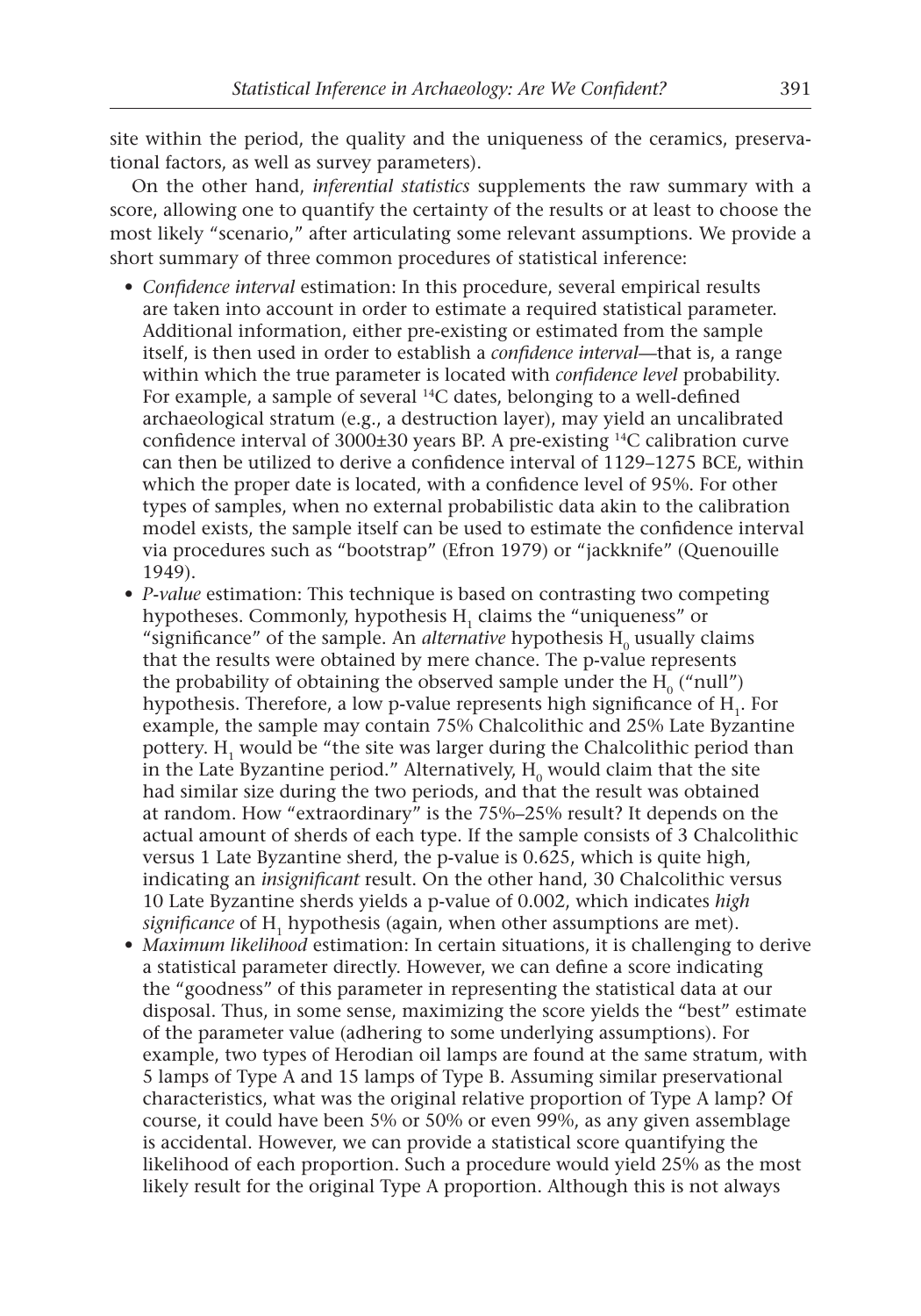the case, in our example, the estimation correlates with a common-sense intuition.

In many types of archaeological inquiry, the discussion is based on excavated finds. There either was an altar excavated within a specific stratum of a given site, or there wasn't one. But in other cases, the reasoning is based on statistical analysis of empirical data—for example, the date of an olive seed or proportions of various types or periods within a given ceramic assemblage. We believe that the purely descriptive approach is insufficient. With no statistical inference tools backing the empirical quantitative estimations, such data cannot be considered trustworthy.

# *Test Cases*

Our joint endeavors with Prof. Finkelstein have produced several research threads. At the core of all of these studies lies a utilization of inferential statistics. Below, we provide several examples of our results and methods.

#### *14C Dating*

Carbon-based dating is inherently a confidence interval estimation procedure. The method may be quite sensitive to the input data. Therefore, a strict datahandling protocol is necessary. Such a procedure is detailed in Finkelstein and Piasetzky 2010; what follows is a short summary.

- *The sources*: The data comes exclusively from strata with well-defined ceramic phases, in sequential horizons; see Finkelstein and Piasetzky 2015 for the importance of this point.
- *Selection of data for the model*: All available determinations from loci that are both safely assigned stratigraphically and well classified from the point of view of ceramic typology. Some of the strata that provided samples for radiocarbon dating had come to an end in heavy conflagrations that resulted in a thick collapse that had buried pottery vessels and other finds as well as clusters of charred grain seeds and olive pits. These cases provide the most secure provenance for radiocarbon dating. Due to the risk of "old wood effect," only short-lived samples are included (see Finkelstein and Piasetzky 2010 for methodological discussion on this topic). Only determinations that differ by more than 5 standard deviations from the weighted average of the other measurements in their group are excluded as outliers.
- *Exclusion of data by the model*: A Bayesian analysis using the OxCal program (Bronk Ramsey 1995, 2001) is performed. The individual agreement index calculated by OxCal checks how soundly the initial model agrees with each individual datum. In order to achieve a high level of agreement between the data and the model, the samples indicated as being extremely inconsistent with the model are removed until a high level of agreement is reached.

In addition to these careful data-cleansing steps, the resulting model contains *overlapping* confidence intervals for the different periods. Moreover, fig. 1 (adapted from Finkelstein and Piasetzky 2010) demonstrates not only the confidence intervals of each period but also confidence intervals for *transitions* between each two consecutive phases. This approach allows for some fine-grained, and at the same time quite cautious, statistically sound dating.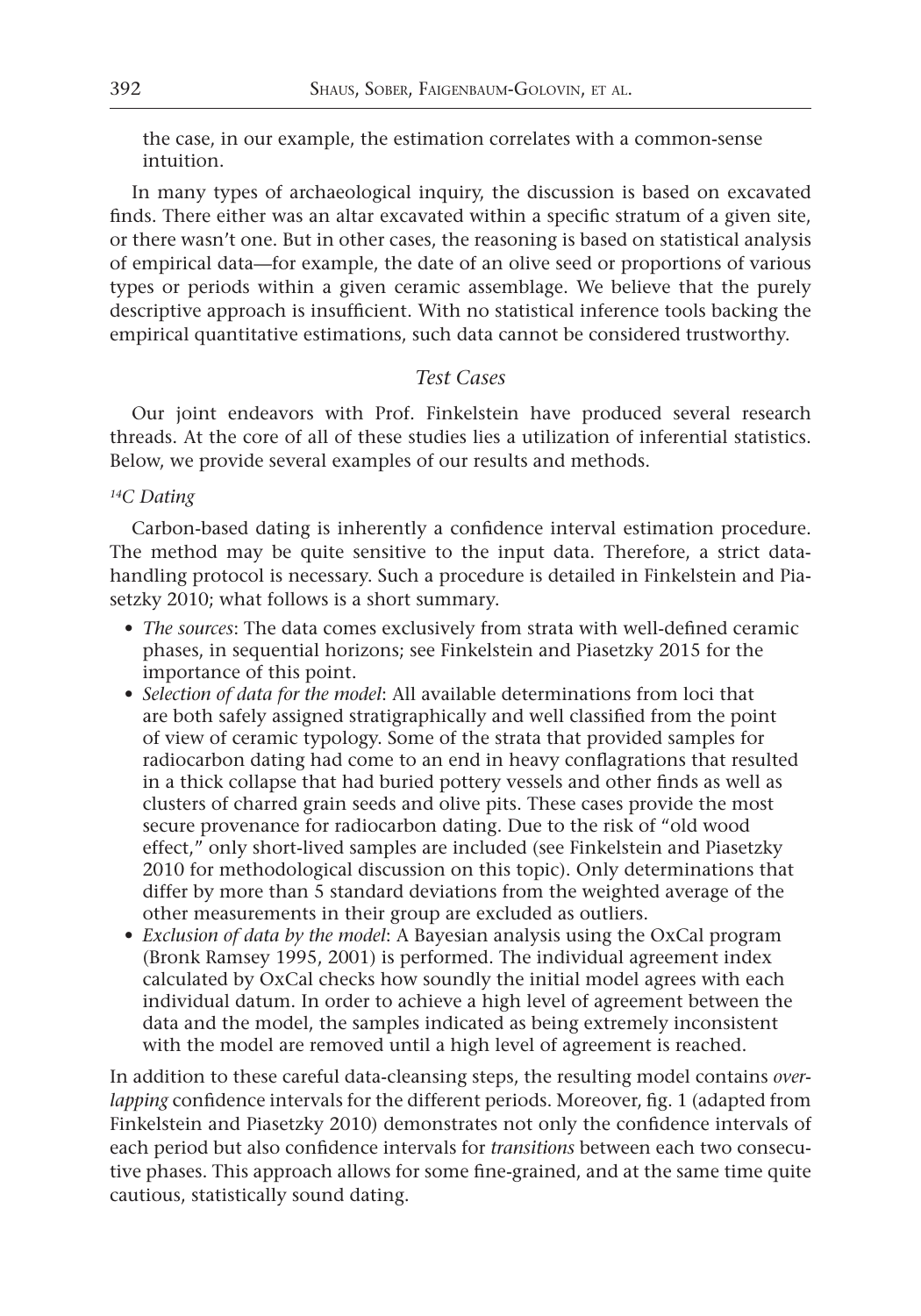

Fig. 1. A graphic depiction of confidence intervals for distinct chronological phases, beginning with Late Bronze III and ending with Iron II A/B. The figure shows not only the confidence intervals of each period but also confidence intervals for transitions between each two consecutive phases (adapted from Finkelstein and Piasetzky 2010).

#### *Estimation of Number of Writers within a Corpus of Ostraca*

In the paper Faigenbaum-Golovin et al. 2016, we focused on finding a minimal number of writers within the short-lived corpus of Iron Age inscriptions unearthed at the Arad fortress (Aharoni 1981). The issue was handled on a pair-wise basis. On this level, the question was: what is the probability that two given texts were written by the same author? Similar questions are frequently addressed by posing an *alternative* null hypothesis H<sub>0</sub> and attempting *to reject it*. In our case, for each pair of ostraca, the  $H_0$  is: "both texts were written by the same author." At the first stage, various features were extracted from the characters of the inscriptions under examination (SIFT, Zernike coefficients, DCT,  $K_d$ -trees, projections, as well as  $L_1$  and CMI distances. Regarding the last measure, specifically designed for ostraca, see Shaus et al. 2010, 2012a, 2012b). Subsequently, a statistical experiment testing the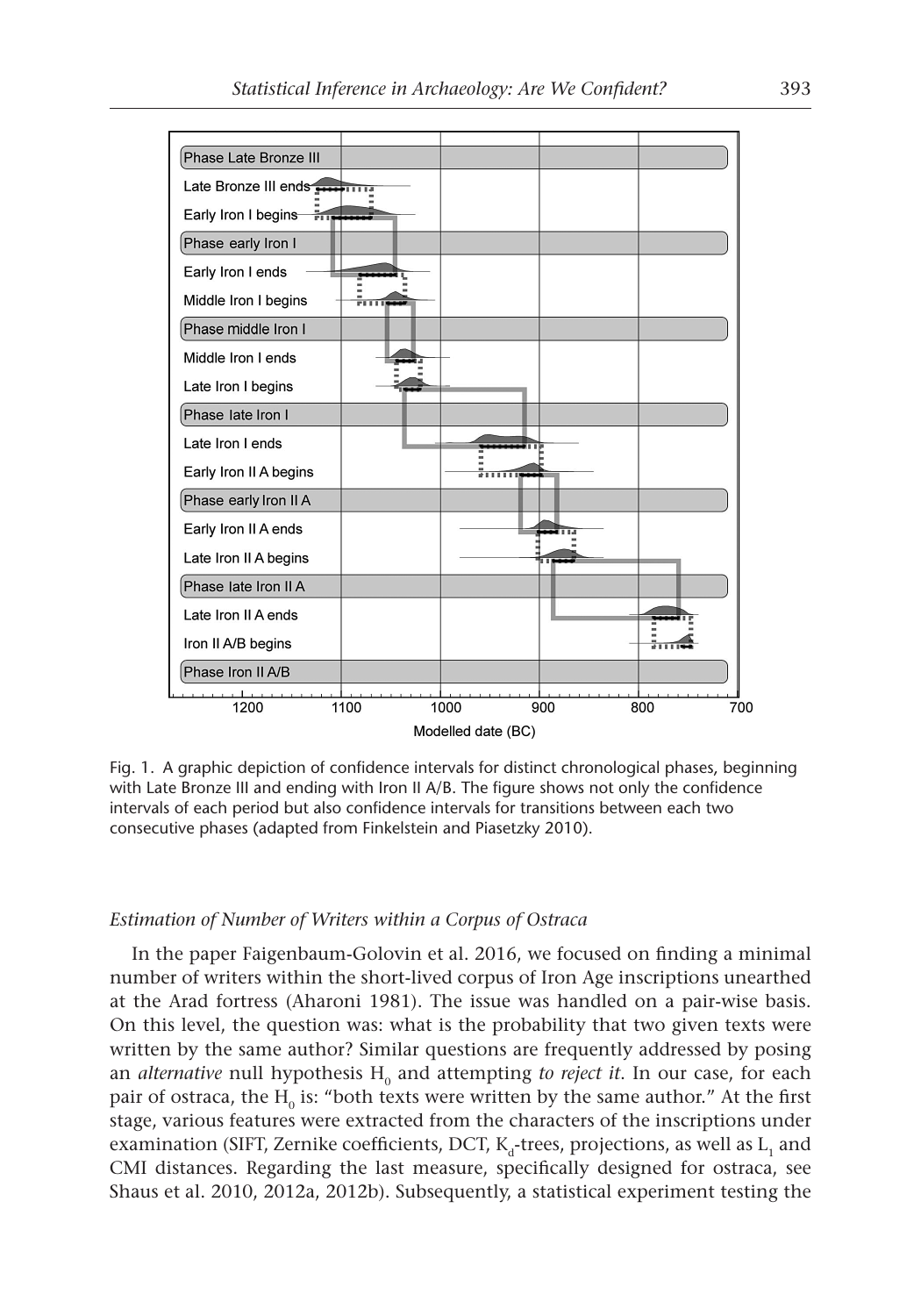Table 1. Comparison between different Arad inscriptions, adapted from (Faigenbaum-Golovin et al. 2016).<br>A p-value ≤0.2, highlighted in gray, indicates rejection of "single-writer" hypothesis, hence accepting a "two-differe A p-value ≤0.2, highlighted in gray, indicates rejection of "single-writer" hypothesis, hence accepting a "two-different-authors" alternative. Table 1. Comparison between different Arad inscriptions, adapted from (Faigenbaum-Golovin et al. 2016).

|                | Inscriptions' Content                                                                 | $\overline{ }$ | $\sim$ | 3        | 5    | $\overline{ }$ | $\infty$ | 16   | 17a  | 17 <sub>b</sub> | 18                 | 21                 | 24    | $\overline{31}$ | 38   | 39a  | 39b      | 40       | $\overline{11}$  |
|----------------|---------------------------------------------------------------------------------------|----------------|--------|----------|------|----------------|----------|------|------|-----------------|--------------------|--------------------|-------|-----------------|------|------|----------|----------|------------------|
| $\overline{ }$ | Order to Eliashib, supply of provisions for<br>the Kittiyim                           |                | 0.64   | 0.50     | 0.91 | 0.30           | 0.64     | 0.51 | 0.98 | 0.78            | 0.53               | 0.24               | 0.003 | 0.10            | 0.27 | 0.41 | 0.06     | 0.23     | $\triangleright$ |
| $\mathcal{L}$  | Order to Eliashib, supply of provisions for<br>the Kittiyim                           | 0.64           |        | 1.00     | 1.00 | 0.72           | 1.00     | 0.39 | 0.85 | 0.78            | 0.31               | 0.75               | 0.79  | 0.06            | 0.38 | 0.98 | 0.70     | 0.11     | 0.96             |
| 3              | Order to Eliashib mentioning Hananyahu,<br>concerning provisions to Beer Sheba        | 0.50           | 1.00   |          | 0.23 | 0.06           | .55<br>ö | 0.36 | 1.00 | 0.77            | 0.27               | 0.94               | 0.72  | 0.16            | 0.61 | 0.96 | 0.84     | 0.22     | 0.79             |
| 5              | Order to Eliashib, supply of provisions,<br>probably for the Kittiyim                 | 0.91           | 1.00   | 0.23     |      | 0.53           | 0.60     | 0.60 | 0.19 | 0.40            | 0.07               | 0.46               | 0.12  | 0.01            | 0.40 | 0.24 | 0.21     | 0.07     | 0.98             |
| $\overline{ }$ | Order to Eliashib, supply of provisions for<br>the Kittiyim                           | 0.30           | 0.72   | 0.06     | 0.53 |                | 0.03     | 0.76 | 0.17 | 0.48            | 0.004              | 0.43               | 0.05  | 0.07            | 0.27 | 0.35 | 1.00     | 0.15     | 0.05             |
| ${}^{\circ}$   | Order to Eliashib, supply of provisions for<br>the Kittiyim                           | 0.64           | 1.00   | 0.55     | 0.60 | 0.03           |          | 0.68 | 0.07 | 1.00            | 0.17               | 0.33               | 0.74  | 0.42            | 0.20 | 0.67 | 1.00     | 1.00     | 0.93             |
| 16             | Letter to Eliashib from Hananyahu                                                     | 0.51           | 0.39   | 0.36     | 0.60 | 0.76           | 0.68     |      | 0.33 | 1.00            | 0.03               | 0.80               | 0.13  | 0.38            | 0.38 | 0.41 | 0.40     | 0.72     | 0.68             |
| 17a            | Order to Nahum to proceed to the house<br>of Eliashib in order to collect provisions  | 0.98           | 0.85   | 1.00     | 0.19 | 0.17           | 0.07     | 0.33 |      | 1.00            | 0.92               | 0.36               | 0.13  | 0.41            | 1.00 | 0.68 | 1.00     | 0.17     | 0.68             |
| 17b            | Note that Nahum provided provisions to<br>the Kittiyim                                | 0.78           | 0.78   | 0.77     | 0.40 | 0.48           | 1.00     | 1.00 | 1.00 |                 | 1.00               | 0.35               | 0.40  | 0.47            | 1.00 | 1.00 | 0.33     | 0.20     | 0.40             |
| $18\,$         | Report to Eliashib from a subordinate ful-<br>filling an order; mention of the Temple | 0.53           | 0.31   | 0.27     | 0.07 | 0.004          | 0.17     | 0.03 | 0.92 | 1.00            |                    | $3\times10$ -<br>4 | 0.02  | 0.20            | 0.32 | 0.94 | 0.86     | 0.04     | 0.73             |
| 21             | Letter to Gedalyahu from a subordinate,<br>Yehokal                                    | 0.24           | 0.75   | 0.94     | 0.46 | 0.43           | 0.33     | 0.80 | 0.36 | 0.35            | $3\times10$ -<br>4 |                    | 0.35  | 0.04            | 0.23 | 0.71 | 0.21     | 0.31     | 0.90             |
| 24             | A royal decree ordering the reinforcement<br>of Ramat Negeb against Edom              | 0.003          | 0.79   | 0.72     | 0.12 | 0.05           | 0.74     | 0.13 | 0.13 | 0.40            | 0.02               | 0.35               |       | 0.01            | 0.05 | 0.73 | 0.38     | 0.002    | 0.92             |
| 31             | List of names                                                                         | 0.10           | 0.06   | 0.16     | 0.01 | 0.07           | 0.42     | 0.38 | 0.41 | 0.47            | 0.20               | 0.04               | 0.01  |                 | 0.33 | 0.16 | 0.11     | 35<br>C. | $0.57\,$         |
| 38             | List of names (inc. the son of Eliashib)                                              | 0.27           | 0.38   | 0.61     | 0.40 | 0.27           | 0.20     | 0.38 | 1.00 | 1.00            | 0.32               | 0.23               | 0.05  | 0.33            |      | 0.77 | 0.33     | 0.70     | 0.77             |
| 39a            | List of names                                                                         | 0.41           | 0.98   | 0.96     | 0.24 | 0.35           | 0.67     | 0.41 | 0.68 | 1.00            | 0.94               | 0.71               | 0.73  | 0.16            | 0.77 |      | $1.00\,$ | 0.04     | 0.75             |
| 39b            | List of names                                                                         | 0.06           | 0.70   | 84<br>Ò. | 0.21 | 1.00           | 1.00     | 0.40 | 1.00 | 0.33            | 86<br>Ò.           | 0.21               | 0.38  | 0.11            | 0.33 | 1.00 |          | 0.42     | 0.42             |
| 40             | Malkiyahu mentioning Edom and the king<br>Gemaryahu & Nehemyahu report to<br>of Judah | 0.23           | 0.11   | 0.22     | 0.07 | 0.15           | 1.00     | 0.72 | 0.17 | 0.20            | 0.04               | 0.31               | 0.002 | 0.35            | 0.70 | 0.04 | 0.42     |          | 0.67             |
| 111            | Fragmentary, mentioning guard and<br>horses                                           | 0.79           | 0.96   | 0.79     | 0.98 | 0.05           | 0.93     | 0.68 | 0.68 | 0.40            | 0.73               | 0.90               | 0.92  | 0.57            | 0.77 | 0.75 | 0.42     | 0.67     |                  |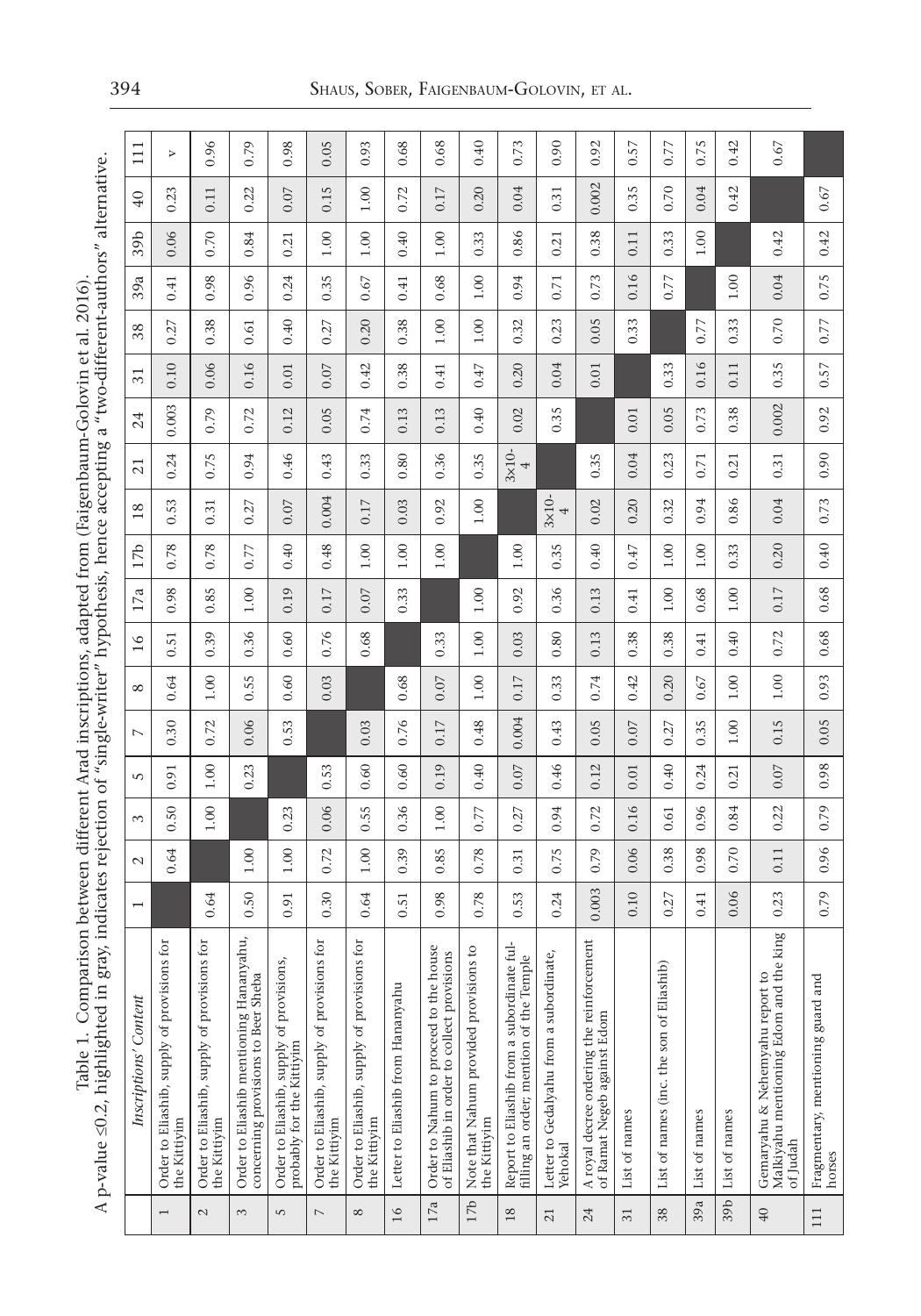plausibility of the null hypothesis was carried out for each letter independently (i.e., *alep*, *waw*, etc), and an appropriate p-value indicating the probability of obtaining an affirmative answer to  $H_0$  was calculated. Upon obtaining several independent p-values (one for each letter), they were combined via the classic Fisher's method. Finally, the resulting "combined" p-value was considered. If the experiment's result was unlikely under the H<sub>0</sub> premise (p-value  $\leq$  0.2), we concluded that the two documents were written by two different individuals (i.e., we rejected the null hypothesis). On the other hand, if the occurrence of  $H_0$  was probable (i.e., p-value > 0.2), we remained *agnostic*. Thus, in the latter case, we could not determine whether the two texts were in fact written by a single author or not.

A table summarizing the results of the experiment on the Arad corpus, with quite a few successful "hands" separations (i.e., rejected null hypotheses), can be seen at Table 1.

In the article Shaus and Turkel 2017, this methodology was advanced further with even more fine-grained "binary pixel patterns" features, providing an ample amount of additional experiments (per letter and per each feature!). This resulted in more significant results—similar to, but achieved independently from Faigenbaum-Golovin et al. 2016. The results of the experiment on the Arad corpus, again with many "hands" separations, can be observed in Table 2.

The outputs of both algorithms can be further assessed by analyzing the *overall* results, summarized by the corresponding tables. Initially, we can ask: how many pair-wise distinct authors can be found in the corpus (without taking the inscriptions' content into consideration)? It turns out that the answer is 4 in the case of Faigenbaum-Golovin et al. 2016 and 5 in case of Shaus and Turkel 2017. Moreover, in the former case, we observe six pair-wise distinct "quadruplets" of texts (namely, 7, 17a, 24, and 40; 5, 17a, 24, and 40; 7, 18, 24, and 40; 5, 18, 24, and 40; 7, 18, 24, and 31; 5, 18, 24, and 31), while in the latter case three pair-wise distinct "quintuplets" of inscriptions is demonstrated (1, 2, 18, 38, and 40; 1, 18, 24, 38, and 40; 5, 18, 24, 38, and 40). Now, on a meta-analysis level, we can ask: what is the probability for obtaining this number of quadruplets and quintuplets at random? Statistical simulations demonstrate that, in the former case, the probability (i.e., a "meta" p-value) is  $2.17 \times 10^{-4}$ , while in the latter, case it is  $8 \times 10^{-7}$ . Hence statistical significance of the results is very high in the former case, and is in fact much higher in the latter. Moreover, the results of these studies, with at least 4 unique writers in Faigenbaum-Golovin et al. 2016 and at least 5 unique writers in Shaus and Turkel 2017, independently confirm each other.

#### *Raman-Based Image Acquisition Method*

Our team inspected several research directions potentially allowing for image acquisition of ancient ostraca. Among the techniques studied were the multispectral imaging (see examples in Faigenbaum et al. 2012, 2014, 2015, Sober et al. 2014, Faigenbaum-Golovin et al. 2015a), as well as methods based on XRF (Nir-El et al. 2015) and Raman (Faigenbaum-Golovin et al. 2015b; Faigenbaum-Golovin et al. 2017) spectroscopies.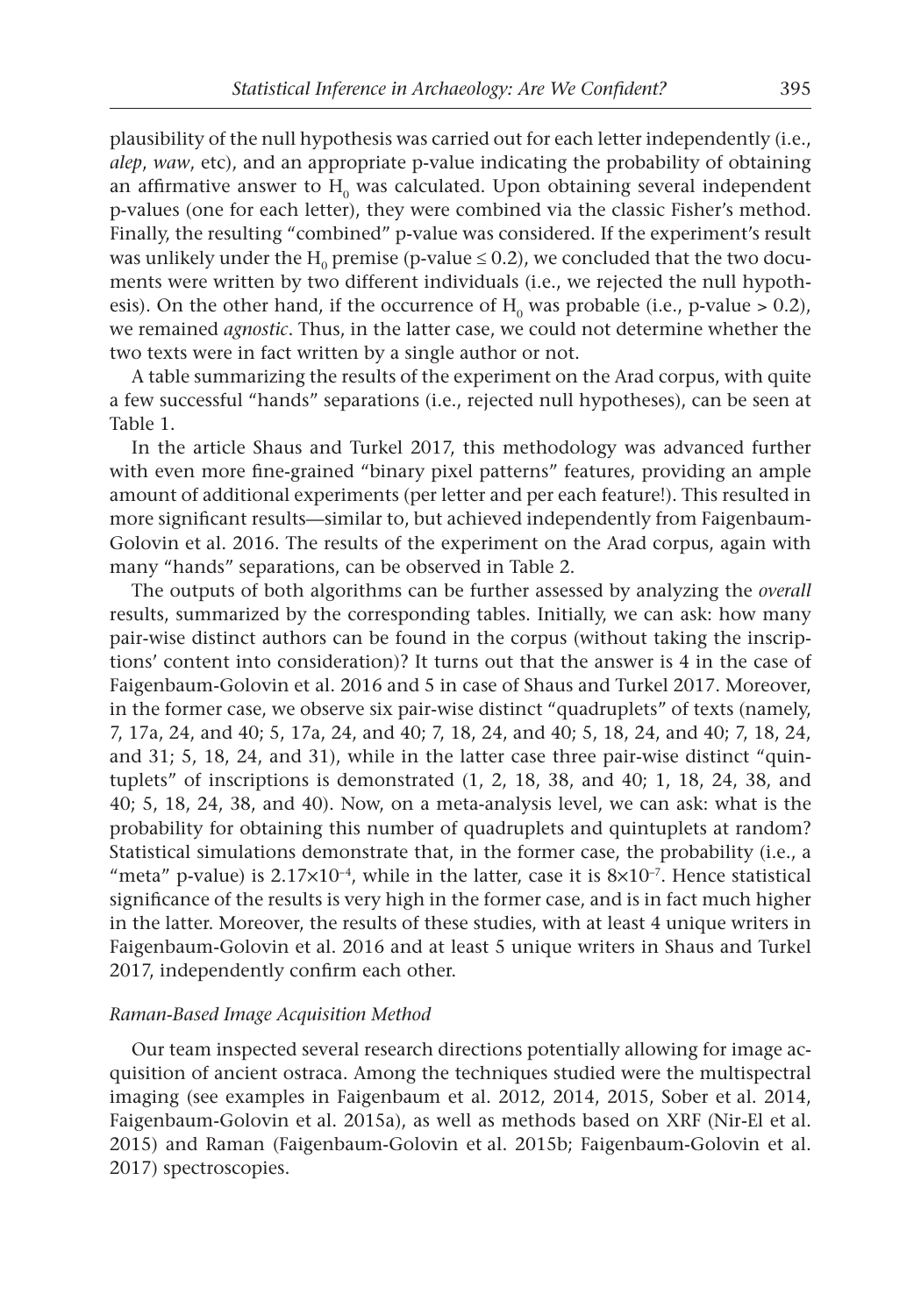| Text            | $\mathbf{1}$                          | 2                                                                                                                                                                                                                                                                           | 3                       | 5                       | 7                                               | 8           | 16                                                                                                | 17a                     | 17 <sub>b</sub> |
|-----------------|---------------------------------------|-----------------------------------------------------------------------------------------------------------------------------------------------------------------------------------------------------------------------------------------------------------------------------|-------------------------|-------------------------|-------------------------------------------------|-------------|---------------------------------------------------------------------------------------------------|-------------------------|-----------------|
| $\mathbf{1}$    |                                       |                                                                                                                                                                                                                                                                             |                         |                         |                                                 |             | $0.000104451 0.794037056 0.997286098 0.835555244 0.999986905 0.145123589 0.999994862 0.345685406$ |                         |                 |
| 2               | 0.000104451                           |                                                                                                                                                                                                                                                                             | 0.99999999710.230810507 |                         | 0.23103925                                      |             | $\left  0.999837107 \right  0.782882802 \left  0.999377805 \right  0.121018637$                   |                         |                 |
| 3               | 0.79403705610.999999997               |                                                                                                                                                                                                                                                                             |                         | 0.99999999              | $\mathbf{1}$                                    | 0.999999995 | $\mathbf{1}$                                                                                      | $\mathbf{1}$            | 0.999917956     |
| 5               | 0.997286098 0.230810507               |                                                                                                                                                                                                                                                                             | 0.99999999              |                         |                                                 |             | 0.999999996 0.999999979 0.829655242 0.955254622 0.093782225                                       |                         |                 |
| 7               | 0.835555244                           | 0.23103925                                                                                                                                                                                                                                                                  | $\mathbf{1}$            | 0.999999996             |                                                 |             | 0.999049432 0.974036343 0.938473936 0.543854905                                                   |                         |                 |
| 8               |                                       | $0.99998690510.99983710710.99999999510.99999997910.999049432$                                                                                                                                                                                                               |                         |                         |                                                 |             | 0.996867196 0.999999995                                                                           |                         | 0.26481398      |
| 16              | 0.145123589 0.782882802               |                                                                                                                                                                                                                                                                             | $\mathbf{1}$            |                         | 0.829655242 0.974036343 0.996867196             |             |                                                                                                   | 0.91432256210.989523149 |                 |
| 17a             | 0.999994862 0.999377805               |                                                                                                                                                                                                                                                                             | $\mathbf{1}$            |                         | 0.955254622 0.938473936 0.999999995 0.914322562 |             |                                                                                                   |                         | 0.98838179      |
| 17 <sub>b</sub> |                                       | 0.345685406 0.121018637 0.999917956 0.093782225 0.543854905                                                                                                                                                                                                                 |                         |                         |                                                 | 0.26481398  | 10.989523149                                                                                      | 0.98838179              |                 |
| 18              |                                       | $0.012774181\, [1.96989\times 10^{-08}]4.13858\times 10^{-07}]2.78436\times 10^{-17}]6.1151\times 10^{-25}\, [0.000160748\, [6.53819\times 10^{-37}]0.999824883\, [0.989432496\, [0.989432496\, [0.989432496\, [0.989432496\, [0.989432496\, [0.989432496\, [0.989432496\,$ |                         |                         |                                                 |             |                                                                                                   |                         |                 |
| 21              | 0.012535286 0.677687539               |                                                                                                                                                                                                                                                                             | $\mathbf{1}$            |                         | 0.996839946 0.953218488                         | 0.99999487  | 0.99999911                                                                                        | 0.989761454 0.987354188 |                 |
| 24              | 3.65925×10 <sup>-12</sup> 0.907018003 |                                                                                                                                                                                                                                                                             | $\mathbf{1}$            | $4.38907\times10^{-10}$ | 0.01448862                                      |             | 0.995623889 0.050144018 0.916602116 0.397038359                                                   |                         |                 |
| 31              | 0.016073174 0.460683411               |                                                                                                                                                                                                                                                                             | 0.51882444              | 0.026192004             | 0.15146191                                      |             | $0.490501387$   $1.82513\times10^{-08}$   0.999934002   0.997936364                               |                         |                 |
| 38              |                                       | $0.078182536 1.45921\times10^{-07} 0.960818768 0.026797057 0.651369422 0.028988689 0.017541713 0.971750814 0.994674672$                                                                                                                                                     |                         |                         |                                                 |             |                                                                                                   |                         |                 |
| 39a             | 0.038794364 0.999999999               |                                                                                                                                                                                                                                                                             | $\mathbf{1}$            |                         |                                                 |             | 0.942902756 0.973278889 0.999933169 0.999999999 0.999957681 0.690349079                           |                         |                 |
| 39 <sub>b</sub> |                                       | 0.308694925 $ 0.004777329 0.999999219 0.867249786 0.381286518 0.610834495 0.752972486 0.999885898 0.989449919$                                                                                                                                                              |                         |                         |                                                 |             |                                                                                                   |                         |                 |
| 40              |                                       | 2.97103×10 <sup>-%</sup> [0.011757086]0.983116915]0.040887838[0.999602961]0.999979451[0.986154478]0.750470353[0.469371025                                                                                                                                                   |                         |                         |                                                 |             |                                                                                                   |                         |                 |
| 111             | 0.00011989610.918537018               |                                                                                                                                                                                                                                                                             | $\mathbf{1}$            |                         |                                                 |             | 2.1339×10 <sup>-05</sup> 10.072003619 10.818431322 10.999998263 10.999999995 10.976381275         |                         |                 |

Table 2. Comparison between Various Arad Inscriptions, Adapted from (Shaus and Turkel 2017). A p-value ≤0.1, highlighted in gray, indicates rejection of "single writer" null hypothesis,

Our initial Raman spectroscopy experiments showed a clear distinction between clay and ink spectra, which was utilized to construct a macroscale mapping device. The spectral differences recorded by the device and detected by specially engineered algorithms allowed for production of new automated facsimiles (black and white images) of the inscriptions. Our method circumvented the preparatory ink composition analysis (common in Raman spectroscopy), allowing for a straightforward detection of indicative Raman lines (wavelengths). Utilizing these lines, the most legible facsimiles were obtained.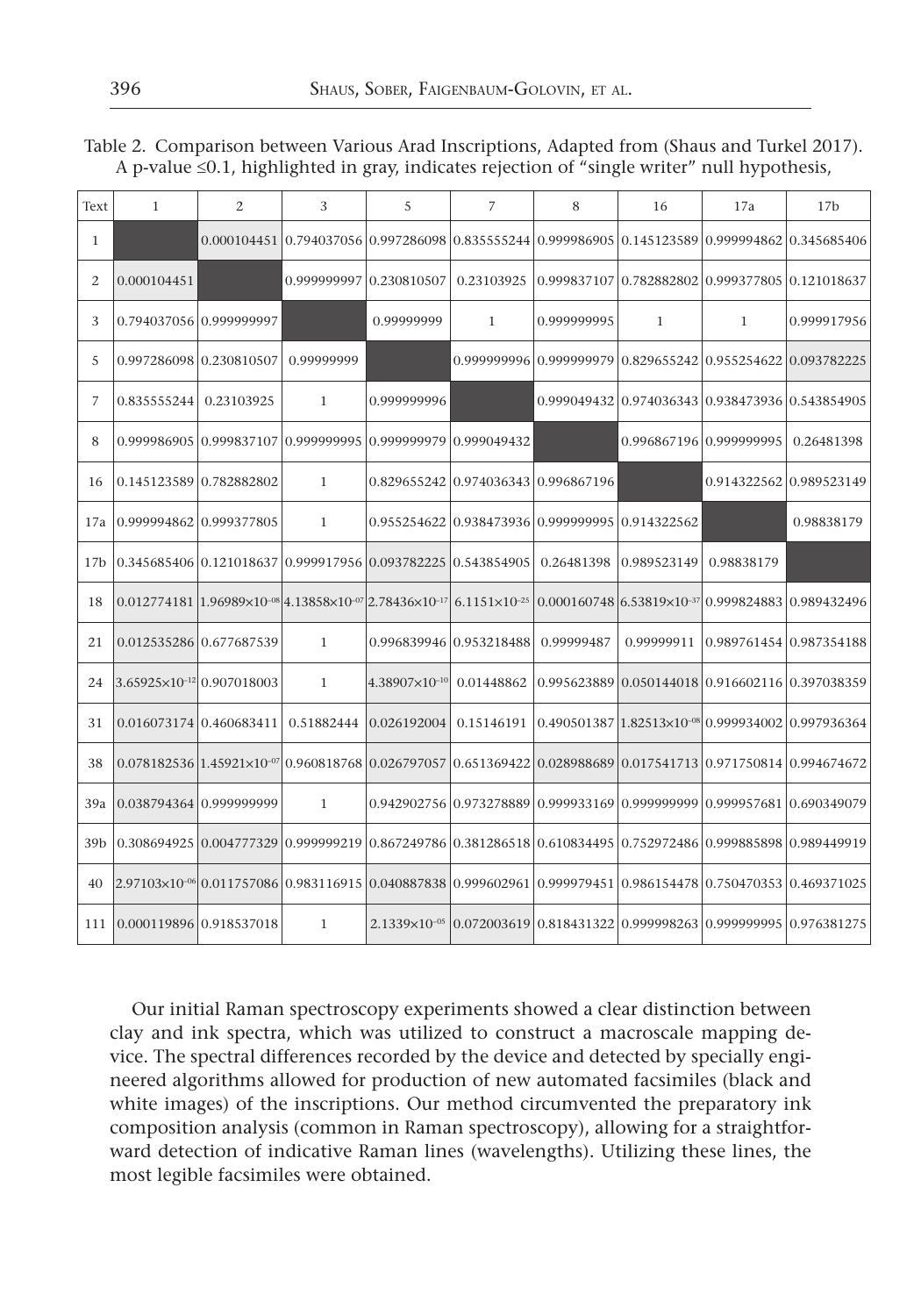| 18                                                                                                                                                                                                                 | 21                                              | 24                                                                                                                                | 31         | 38                                                             | 39a          | 39 <sub>b</sub>                     | 40                                                                                                                                | 111          |
|--------------------------------------------------------------------------------------------------------------------------------------------------------------------------------------------------------------------|-------------------------------------------------|-----------------------------------------------------------------------------------------------------------------------------------|------------|----------------------------------------------------------------|--------------|-------------------------------------|-----------------------------------------------------------------------------------------------------------------------------------|--------------|
|                                                                                                                                                                                                                    |                                                 |                                                                                                                                   |            |                                                                |              |                                     | $[0.012774181]0.012535286]3.65925\times10^{-12}[0.016073174]0.078182536]0.038794364]0.308694925[2.97103\times10^{-6}]0.000119896$ |              |
| $\left  1.96989 \times 10^{ -08} \right  0.677687539 \left  0.907018003 \left  0.460683411 \right  1.45921 \times 10^{ -07} \right  0.999999999 \left  0.004777329 \left  0.011757086 \right  0.918537018 \right $ |                                                 |                                                                                                                                   |            |                                                                |              |                                     |                                                                                                                                   |              |
| $4.13858\times10^{-07}$                                                                                                                                                                                            | 1                                               | $\mathbf{1}$                                                                                                                      | 0.51882444 | 0.960818768                                                    | $\mathbf{1}$ |                                     | 0.999999219 0.983116915                                                                                                           | 1            |
| $[2.78436\times10^{17}]0.996839946]4.38907\times10^{-10}]0.026192004]0.026797057]0.942902756]0.867249786]0.040887838]2.1339\times10^{-05}$                                                                         |                                                 |                                                                                                                                   |            |                                                                |              |                                     |                                                                                                                                   |              |
|                                                                                                                                                                                                                    | $6.1151\times10^{-25}$ 0.953218488              | 0.01448862                                                                                                                        | 0.15146191 |                                                                |              |                                     | $0.651369422   0.973278889   0.381286518   0.999602961   0.072003619$                                                             |              |
| 0.000160748                                                                                                                                                                                                        | 0.99999487                                      |                                                                                                                                   |            |                                                                |              |                                     | $0.995623889 0.490501387 0.028988689 0.999933169 0.610834495 0.999979451 0.818431322$                                             |              |
| $6.53819\times10^{-37}$                                                                                                                                                                                            | 0.99999911                                      |                                                                                                                                   |            |                                                                |              |                                     | $0.050144018$   $1.82513\times10^{-98}$   $0.017541713$   $0.999999999$   $0.752972486$   $0.986154478$   $0.999998263$           |              |
|                                                                                                                                                                                                                    |                                                 |                                                                                                                                   |            |                                                                |              |                                     | 0.99982488310.98976145410.91660211610.99993400210.97175081410.99995768110.99988589810.75047035310.999999995                       |              |
|                                                                                                                                                                                                                    |                                                 |                                                                                                                                   |            |                                                                |              |                                     | 0.98943249610.98735418810.39703835910.99793636410.99467467210.69034907910.98944991910.46937102510.976381275                       |              |
|                                                                                                                                                                                                                    |                                                 | $1.74207\times10^{-37}$   $2.85314\times10^{-23}$   $0.872302919$   $6.42961\times10^{-05}$   $0.000351619$                       |            |                                                                |              |                                     | $3.9727\times10^{-05}$ 4.06656 $\times10^{-14}$ 0.016251091                                                                       |              |
| $1.74207\times10^{-37}$                                                                                                                                                                                            |                                                 |                                                                                                                                   |            |                                                                |              |                                     | $0.004905952 0.002746089 0.122737346 0.999999846 0.982566541 0.957807456 0.999809072$                                             |              |
| 2.85314×10 <sup>-23</sup> 0.004905952                                                                                                                                                                              |                                                 |                                                                                                                                   |            | 2.93422×10 <sup>-09</sup>  0.009250254 0.999999991 0.405106241 |              |                                     | $6.4106\times10^{-12}$ 0.684834031                                                                                                |              |
|                                                                                                                                                                                                                    | $0.87230291910.00274608922.93422\times10^{-09}$ |                                                                                                                                   |            | 0.856161514                                                    | 0.99999999   |                                     | $0.99988487211.70082\times10^{-09}10.772576882$                                                                                   |              |
| 6.42961×10 <sup>-05</sup> 0.122737346 0.009250254 0.856161514                                                                                                                                                      |                                                 |                                                                                                                                   |            |                                                                |              | 0.600342228 0.112003203 0.067411667 |                                                                                                                                   | 0.09199445   |
|                                                                                                                                                                                                                    | 0.000351619 0.999999846 0.999999991             |                                                                                                                                   | 0.99999999 | 0.600342228                                                    |              |                                     | 0.999985794 0.046450883                                                                                                           | $\mathbf{1}$ |
|                                                                                                                                                                                                                    | $3.9727\times10^{-05}$ 0.982566541              | 0.405106241 0.999884872 0.112003203 0.999985794                                                                                   |            |                                                                |              |                                     | 0.839063568                                                                                                                       | 0.90756289   |
|                                                                                                                                                                                                                    |                                                 | $4.06656\times10^{-14}$ 0.957807456   6.4106 $\times10^{-12}$   1.70082 $\times10^{-9}$   0.067411667   0.046450883   0.839063568 |            |                                                                |              |                                     |                                                                                                                                   | 0.113447052  |
|                                                                                                                                                                                                                    |                                                 | 0.016251091 0.999809072 0.684834031 0.772576882                                                                                   |            | 0.09199445                                                     | $\mathbf{1}$ | 0.90756289                          | 0.113447052                                                                                                                       |              |

[Table 2, cont.] hence accepting a "two different authors" alternative. Note the typically high statistical significance, i.e., very low p-values upon rejection of null hypothesis.

The method was tested on an Edomite ostracon from Ḥorvat ʿUza (Beit-Arieh 2007). The scans were performed on a character level. In fig. 2, a mapping result of one character, as well as facsimiles created after various postprocessing steps, can be seen.

Given the intricacies of signal acquisition and processing procedures, a legitimate question still remains: could the obtained binary mapping have been obtained "at random"? This brings us back to the concept of p-value. Indeed, no type of spectral noise can produce a meaningful Raman mapping. The resulting binarization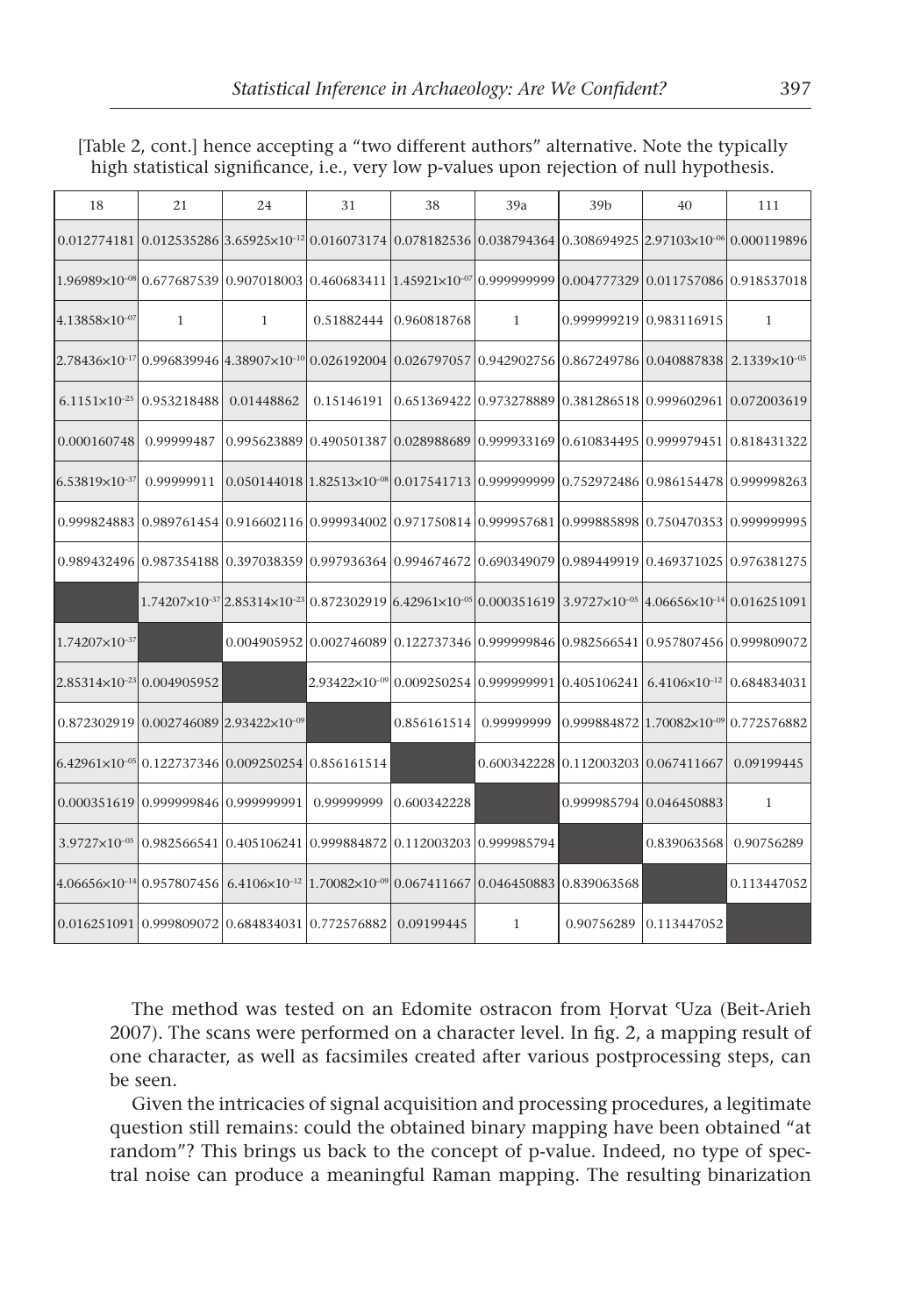

Fig 2. Raman mapping of a single character (adapted from Faigenbaum-Golovin et al. 2015b). (A) photograph of the mapping area; (B) mapping result for Raman line  $\sim$ 1460 cm<sup>-1</sup> overlaid; (C) mapping result after post-processing, configuration I: median filter, window of 7×7 pixels and unifying 5 neighboring images with respect to the selected wavelength; (D) mapping result after post-processing, configuration II: percentile filter, window of 9×9 pixels, percentile=20%.

implies that the results possess an extremely high statistical significance. Namely, the probability of obtaining a binarization with similar (or better) correlation to the ostracon at random (i.e., the p-value) is estimated to be less than 10–30! In fact, the probability of obtaining a "random" binary image depicting a legitimate written ligature is of similar order of magnitude to that of a monkey accidentally typing the introduction to this article. In other words, the binarization results are by all means significant.

## *Conclusions (versus "Conclusions")*

Archaeology is a respected and well-established branch of learning. In recent years, it has slowly absorbed new and effective techniques from other disciplines, mainly from the life and exact sciences. This provides a suitable opportunity for the reassessment of the desired focus of archaeological research. Indeed, it is our view that, instead of being utilized as auxiliary devices, exact and inferential approaches ought to be essential in archaeological study. Research questions should allow for precise data collection and employment of inferential statistical analysis.

Admittedly, some archaeological research is performed in this vein even today. A random sample of relatively recent papers (Drennan and Peterson 2004, Markofsky 2014, de Pablo and Barton 2015) shows that some scholars are indeed aware of the possibilities that statistical inference has to offer. However, this is an exception, rather than the norm. Indeed, even in the "Proceedings of the 43rd Annual Conference on Computer Applications and *Quantitative Methods in Archaeology*" (Campana et al. 2015), a venue that one would expect to be suitable for inferential statistics, out of 116 papers in 13 different sessions, only two (1.72%) mentioned "significance interval"; two (1.72%) mentioned "p-value" (one of them claimed a p-value of 0, which is impossible in statistics, since however unlikely, any results could have been obtained accidentally); and only one (0.86%) mentioned "significance" in its statistical meaning. In other words, statistical inference was significantly underrepresented (in both colloquial and statistical meanings), even in this apparently appropriate event.

Nevertheless, it is our conviction that this deficiency is about to, and ought to, be changed. If archaeology as a discipline wishes to proceed further, it needs to be able to quantify the validity of its conclusions and to center its investigation around this point. We envisage future inquiries, including excavations, as tightly controlled sampling mechanisms, designed specifically to provide diverse, unbiased, and representative samples. The end goal would be the possibility of conducting statistical tests supporting (or refuting) the deductions.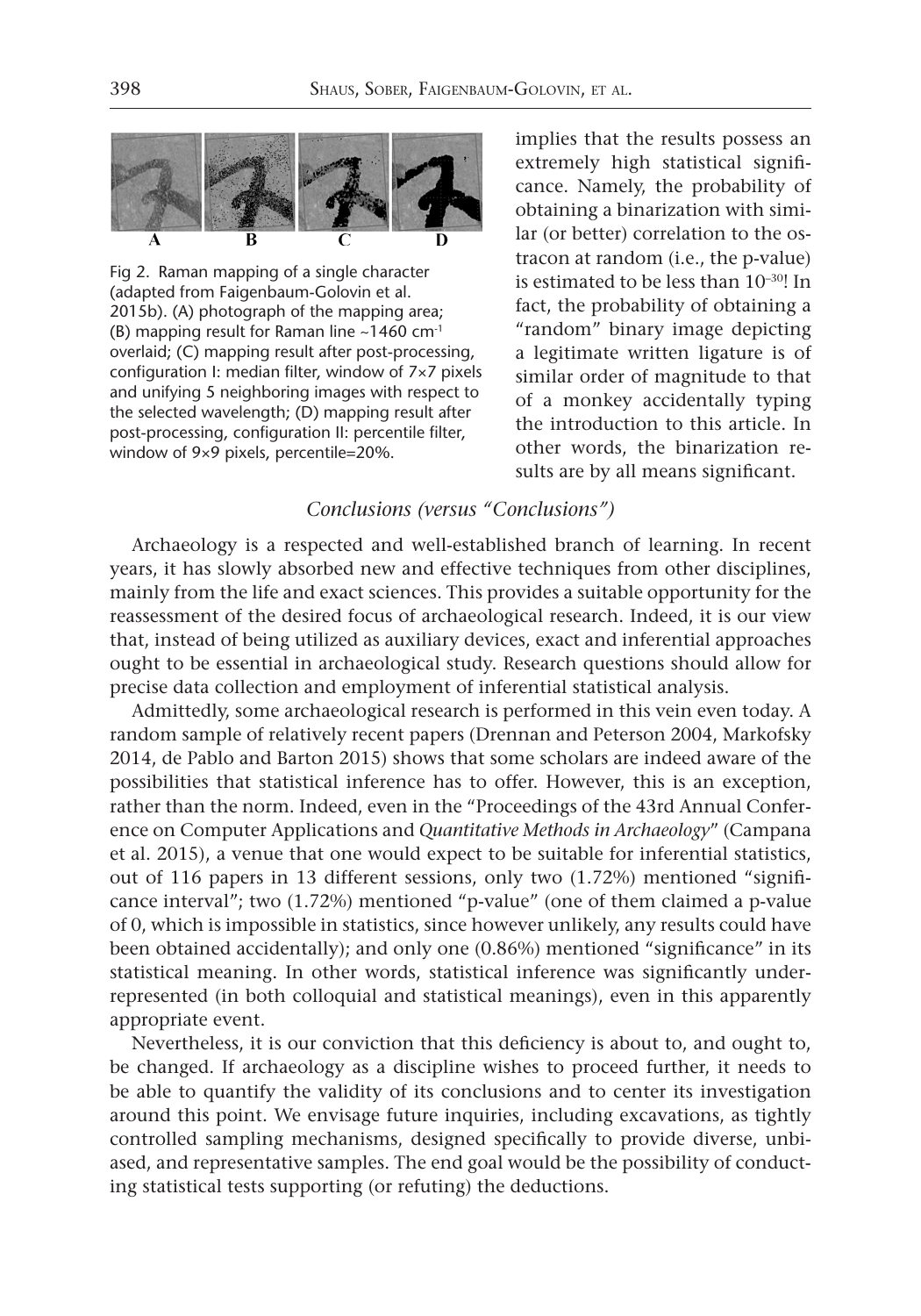Thus, although it may seem that the current paper deals with complicated statistical procedures and their application to archaeological research, in fact it is all about the conclusions. What's at stake here is *the possibility to quantify the validity of archaeological conclusions*. Preferably, this quantification will pertain to *the probability of obtaining an incorrect conclusion*. If such a possibility is lacking, the "conclusions" of such research might be unwarranted. Alternatively, the existence of such a procedure may represent the core requirement of modern scientific archaeology.

#### *Acknowledgments*

The research reported here received funding from the European Research Council under the European Community's Seventh Framework Programme (FP7/2007– 2013)/ERC grant agreement no. 229418, and by an Early Israel grant (New Horizons project), Tel Aviv University. This study was also supported by a generous donation from Jacques Chahine, made through the French Friends of Tel Aviv University. Arie Shaus is grateful to the Azrieli Foundation for the award of an Azrieli Fellowship. The kind assistance of Shirly Ben-Dor Evian, Sivan Einhorn, Noa Evron and Myrna Pollak is greatly appreciated. Ostraca and facsimile images are courtesy of the Institute of Archaeology, Tel Aviv University, and of the Israel Antiquities Authority.

#### *References*

- Aharoni, Y. 1981. *Arad Inscriptions*, Jerusalem.
- Arnold III, P. J. and Wilkens, B. S. 2001. On the Vanpools' "Scientific" Postprocessualism. *American Antiquity* 66.2: 361–66.
- Beit-Arieh I. 2007. *Ḥorvat ʿUza and Ḥorvat Radum: Two Fortresses in the Biblical Negev* (Monograph Series of the Institute of Archaeology 25). Tel Aviv. Claire Yass Publications in Archaeology.
- Binford L. 1962. Archaeology as Anthropology. *American Antiquity* 28.2: 217–25.
- Bronk Ramsey, C. 1995. Radiocarbon Calibration and Analysis of Stratigraphy: The OxCal Program. *Radiocarbon* 37: 425–30.
- Bronk Ramsey, C. 2001. Development of the Radiocarbon Program OxCal. *Radiocarbon* 43: 355–63.
- Campana, S., Scopigno, R., Carpentiero, G. and Cirillo, M. 2015. *Proceedings of the 43rd Annual Conference on Computer Applications and Quantitative Methods in Archaeology (CAA 2015)*. Oxford.
- de Pablo, J. F. L. and Barton, C. M., 2015. Bayesian Estimation Dating of Lithic Surface Collections. *Journal of Archaeological Method and Theory*, 22.2: 559–83.
- Drennan, R. D. and Peterson, C. E. 2004. Comparing Archaeological Settlement Systems with Rank-Size Graphs: A Measure of Shape and Statistical Confidence. *Journal of Archaeological Science* 31.5: 533–49.
- Drower, M. S. 1995. *Flinders Petrie: A Life in Archaeology*. Madison.
- Efron, B. 1979. Bootstrap Methods: Another Look at the Jackknife. *The Annals of Statistics*  7.1: 1–26.
- Faigenbaum, S., Sober, B., Shaus, A., Moinester, M., Piasetzky, E., Bearman, G., Cordonsky, M. and Finkelstein, I. 2012. Multispectral Images of Ostraca: Acquisition and Analysis, *Journal of Archaeological Science* 39.12: 3581–90.
- Faigenbaum, S., Sober, B., Finkelstein, I., Moinester, M., Piasetzky, E., Shaus, A. and Cordonsky, M. 2014. Multispectral Imaging of Two Hieratic Inscriptions from Qubur El-Walaydah. *Ägypten und Levante* 24: 349–53.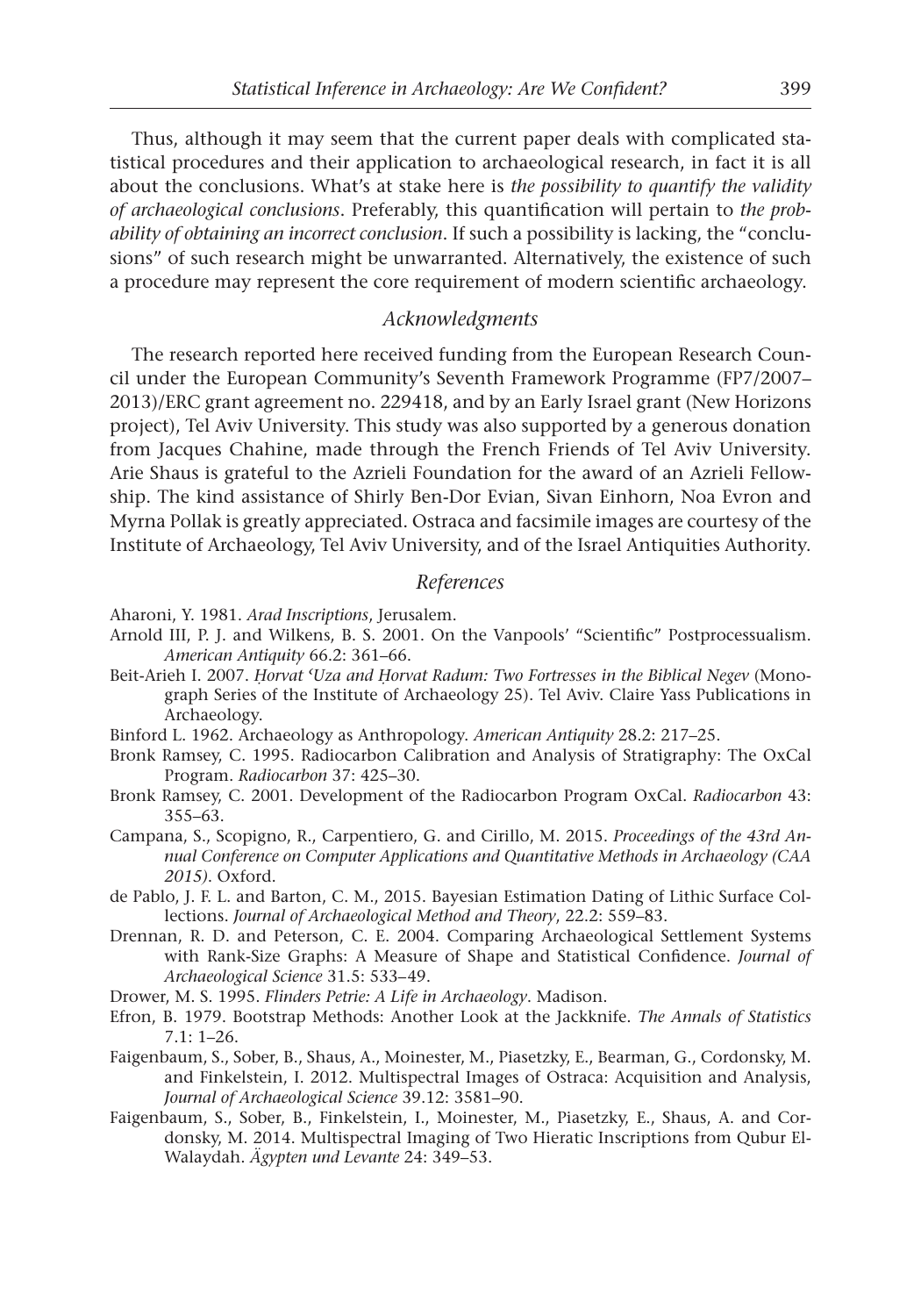- Faigenbaum, S., Sober, B., Moinester, M., Piasetzky, E. and Bearman, G. 2015. Multispectral Imaging of Tel Malhata Ostraca. In: Beit-Arieh, I., ed. *Tel Malhata: A Central City in the Biblical Negev* (Monograph Series of the Institute of Archaeology 32). Tel Aviv: 510–13.
- Faigenbaum-Golovin, S., Rollston, C. A., Piasetzky, E., Sober, B. and Finkelstein, I. 2015a. The Ophel (Jerusalem) Ostracon in Light of New Multispectral Images. *Semitica* 57: 113–37.
- Faigenbaum-Golovin, S., Shaus, A., Sober, B., Finkelstein, I., Levin, D., Moinester, M., Piasetzky, E. and Turkel, E. 2015b. Computerized Paleographic Investigation of Hebrew Iron Age Ostraca. *Radiocarbon* 57.2: 317–25.
- Faigenbaum-Golovin, S., Shaus, A., Sober, B., Levin, D., Naʾaman, N., Sass, B., Turkel, E., Piasetzky, E., Finkelstein, I. 2016. Algorithmic Handwriting Analysis of Judah's Military Correspondence Sheds Light on Composition of Biblical Texts. *Proceedings of the National Academy of Sciences* 113.17: 4664–69.
- Faigenbaum-Golovin, S., Mendel-Geberovich, A., Shaus, A., Sober, B., Cordonsky, M., Levin, D., Moinester, M., Sass, B., Turkel, E., Piasetzky, E., and Finkelstein, I. 2017. Multispectral Imaging Reveals Biblical-Period Inscription Unnoticed for Half a Century. *PLOS ONE* 12.6: e0178400.
- Finkelstein, I., and Piasetzky, E. 2010. Radiocarbon Dating the Iron Age in the Levant: A Bayesian Model for Six Ceramic Phases and Six Transitions. *Antiquity* 84: 374–85.
- Finkelstein, I., Boaretto, E., Ben Dor Evian, S., Cabanes, D., Cabanes, M., Eliyahu, A., Faigenbaum, S., Gadot, Y., Langgut, D., Martin, M., Meiri, M., Namdar, D., Sapir-Hen, L., Shahack-Gross, R., Shaus, A., Sober, B., Tofollo, M., Yahalom-Mack, N., Zapassky, L. and Weiner, S. 2012. Reconstructing Ancient Israel: Integrating Macro- and Microarchaeology. *Hebrew Bible and Ancient Israel* 1: 133–50.
- Finkelstein, I., Weiner, S. and Boaretto, E. 2015. Preface—The Iron Age in Israel: The Exact and Life Sciences Perspectives. *Radiocarbon* 57.2: 197–206.
- Finkelstein, I. and Piasetzky, E., 2015. Radiocarbon Dating Khirbet Qeiyafa and the Iron I–IIA Phases in the Shephelah: Methodological Comments and a Bayesian Model. *Radiocarbon* 57.5: 891–907.
- Flannery, K. V. 1982. The Golden Marshalltown: A Parable for the Archaeology of the 1980s. *American Anthropologist* 84: 265–78.
- Frisch, R. 1933. Editor's Note. *Econometrica* 1.1: 1–4.
- Hutson, S.R 2001. Synergy through Disunity, Science as Social Practice: Comments on Vanpool and Vanpool. *American Antiquity* 66.2: 349–360.
- Markofsky, S. 2014. When Survey Goes East: Field Survey Methodologies and Analytical Frameworks in a Central Asian Context. *Journal of Archaeological Method and Theory* 21.4: 697–723.
- Nir-El, Y., Goren, Y., Piasetzky, E., Moinester, M. and Sober, B. 2015. X-ray Fluorescence (XRF) Measurements of Red Ink on a Tel Malhata Ostracon. In: Beit-Arieh, I., ed. *Tel Malhata: A Central City in the Biblical Negev* (Monograph Series of the Institute of Archaeology 32). Tel Aviv: 507–9.
- Popper, K. R. 1960. *The Poverty of Historicism* (2nd ed.), London: 142.
- Quenouille, M. H. 1949. Problems in Plane Sampling. *The Annals of Mathematical Statistics* 20.3: 355–75.
- Shaus, A., Finkelstein, I. and Piasetzky, E. 2010. Bypassing the Eye of the Beholder: Automated Ostraca Facsimile Evaluation. *Maarav* 17: 7–20.
- Shaus, A., Turkel, E. and Piasetzky, E. 2012a. Quality Evaluation of Facsimiles of Hebrew First Temple Period Inscriptions. *Proceedings of the 10th IAPR International Workshop on Document Analysis Systems (DAS 2012)*: 170–74.
- Shaus, A., Turkel, E. and Piasetzky, E. 2012b. Binarization of First Temple Period Inscriptions: Performance of Existing Algorithms and a New Registration Based Scheme. *Proceed-*